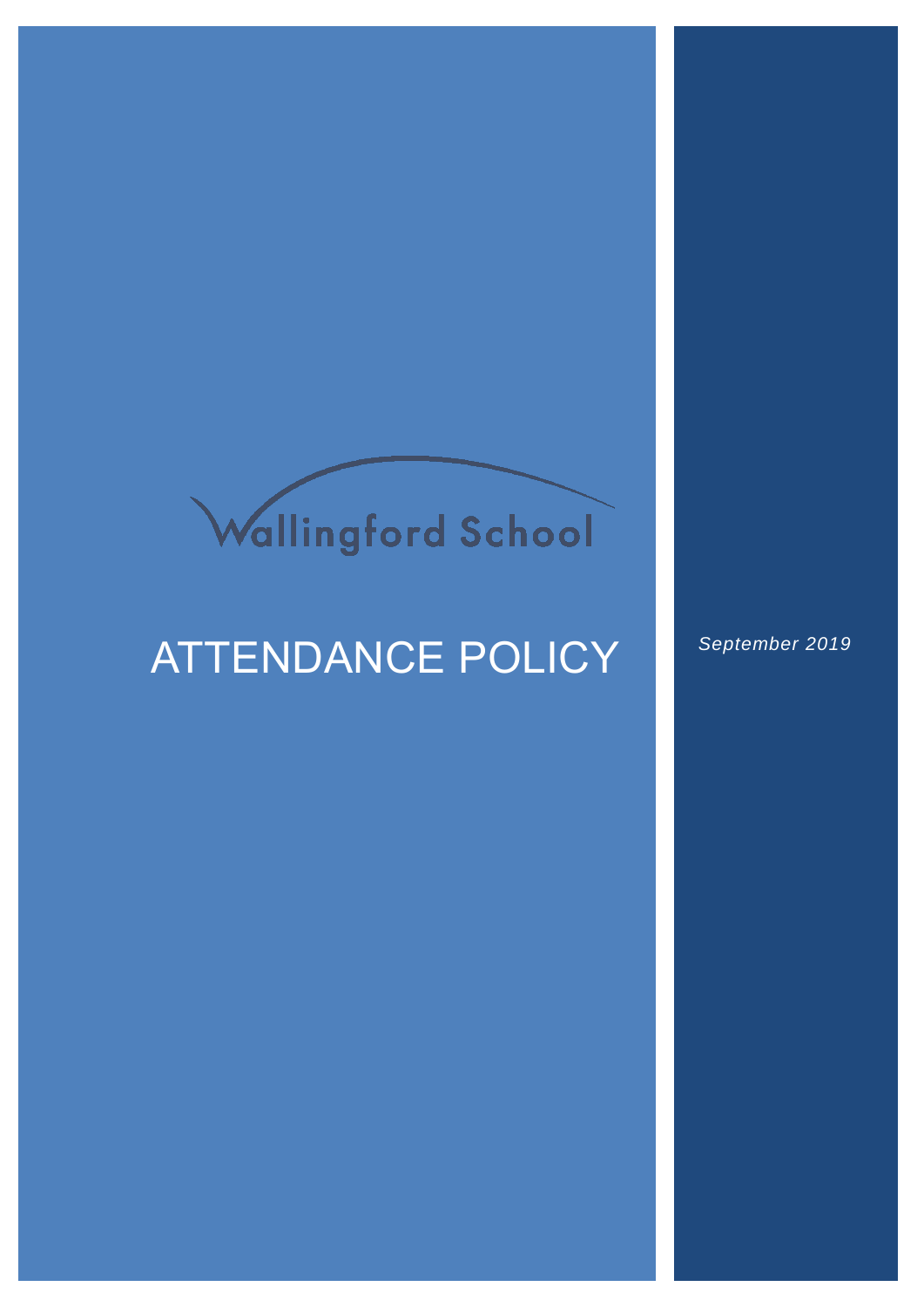

#### **Contents**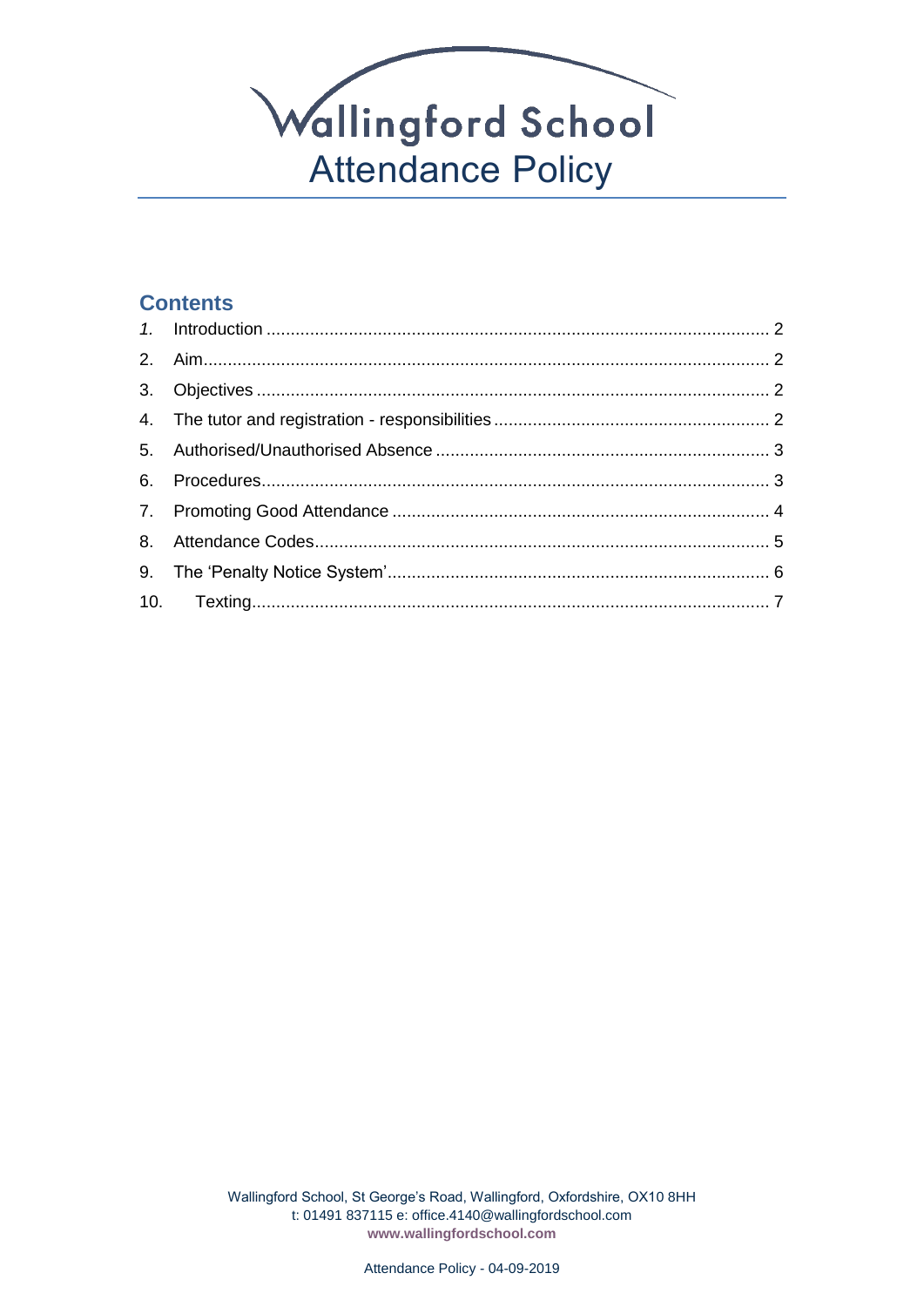

#### *1.* **Introduction**

<span id="page-2-0"></span>Our practice is designed to address the issue of raising attendance on an individual, case by case, basis. There are, however, key approaches and practices which the school would wish to adopt. The core principle is that raising levels of attendance should be a concern of all staff, parents and the wider community.

#### <span id="page-2-1"></span>**2. Aim**

To continue to raise levels of achievement and participation, by ensuring high levels of attendance and punctuality.

#### <span id="page-2-2"></span>**3. Objectives**

- To keep an accurate and up to date record of students' attendance and punctuality
- To inform and involve parents if there are any attendance and punctuality issues
- To identify the causes of non-attendance and work with parents and any other agencies to resolve the causes
- To reduce absence through non-term time holidays
- To monitor and review the attendance processes
- <span id="page-2-3"></span>To give clear information on expected levels of student attendance.

#### **4. The tutor and registration - responsibilities**

- Tutors are required to take the register electronically through the SIMS attendance monitor' module at the beginning of each morning, the AM registration opens at 8.40am and closes at 9.10am. Subject teachers will complete the legal PM registration at the start of period 5, each day.
- The SIMS attendance monitor module will enable the school to print a legal document which is the only evidence related to actual attendance permissible in a magistrates court should a prosecution of parents occur
- All teaching staff must give attendance and punctuality a high profile
- Tutors are responsible for collecting notes, both written and electronic, from parents to explain absence and entering the appropriate code into the SIMS attendance programme. (see section 8 for codes)
- All tutors have 'live' attendance data on their classroom computer workstation and can make alterations, updates, and check for patterns of non-attendance.
- REGISTERS ARE TO BE TAKEN IN EVERY LESSON where the teacher/cover supervisor/supply teacher is present
- Subject teachers should notify the form tutor and their Curriculum Team Leader (CTL) of any suspected truancy
- CTLs should, in the first instance, deal with any 'internal' truancy. (Where a student is marked as present in other lessons during the day)

Wallingford School, St George's Road, Wallingford, Oxfordshire, OX10 8HH t: 01491 837115 e: office.4140@wallingfordschool.com **[www.wallingfordschool.com](http://www.wallingfordschool.com/)**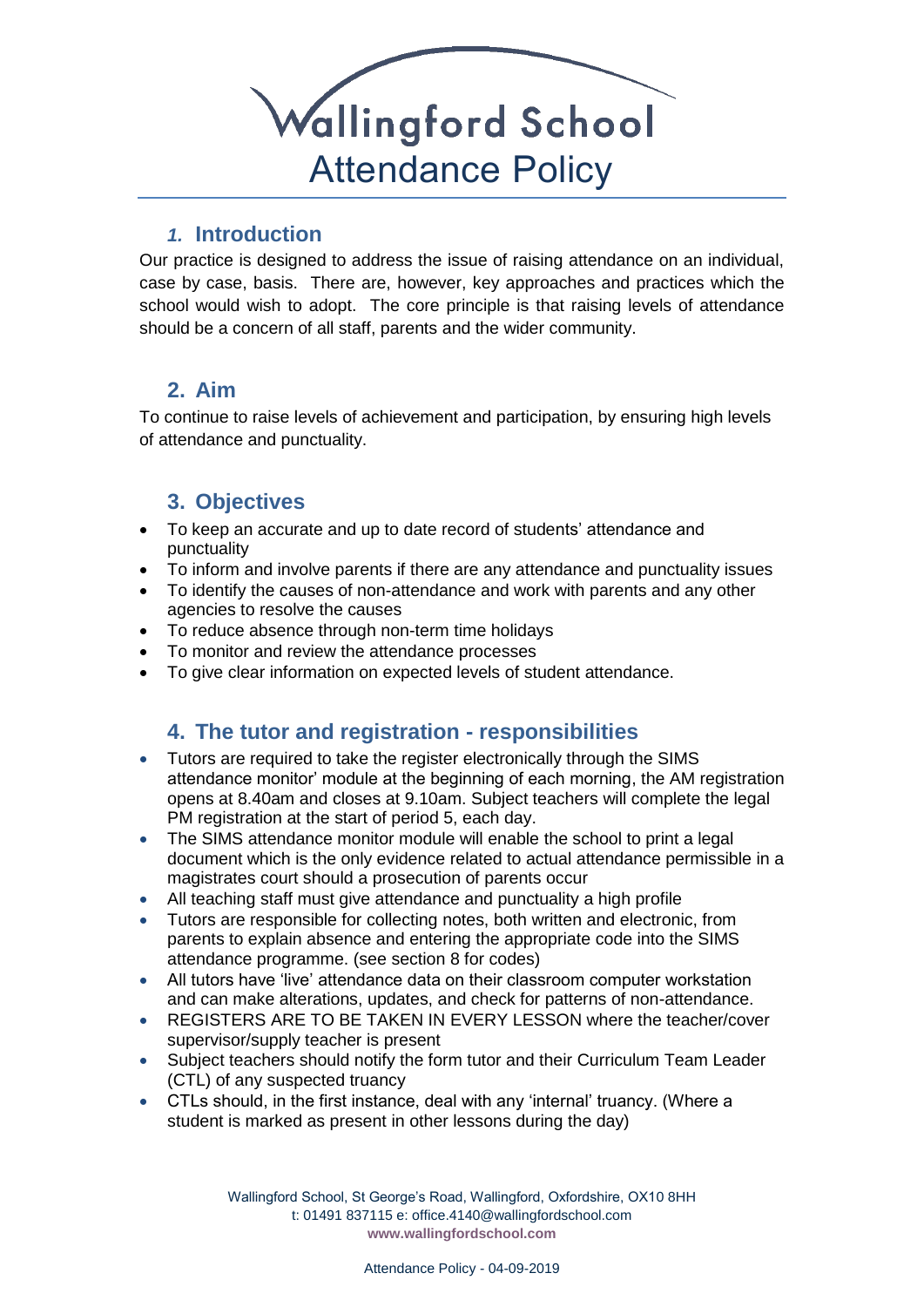

- Tutors will regularly check attendance data for their group, so they can be proactive in dealing with emerging patterns of poor attendance.
- Heads of House (HoH) will monitor attendance levels within their house and across tutor groups
- Tutors should recognise their responsibility for contacting parents regarding absence and punctuality to help forge home/school links
- Where students are regularly absent or fall below acceptable levels of attendance the Tutor will liaise with the HoH and attendance officer to ensure daily contact is made with parents
- Where there are serious cases the Deputy Headteacher with responsibility for attendance and punctuality will work with the relevant HOH and the Home School Link Worker (HSLW) may be allocated to the case. Under certain situations the school may ask the HSLW or any appropriate member of staff to visit the home address to help parents where a student is 'school refusing'.

### **5. Authorised/Unauthorised Absence**

- <span id="page-3-0"></span> Absence can be deemed to be authorised (by the school) if:
	- a. Leave has been granted by the school
	- b. The student is unable to attend for reasons of sickness or ill health, or any UNAVOIDABLE absence
	- c. On a day set aside specifically for a religious observance by the religious body to which the parent belongs
- <span id="page-3-1"></span> **All other absences must be treated as unauthorised.** *If in doubt tutors should check with their respective HOH*

#### **6. Procedures**

- If a student is absent for more than three consecutive days (without a forthcoming explanation) the Form Tutor will contact the parent(s) by telephone or in writing. If the absentee is a student about whom there are already concerns, the HoH, HSLW or main office will make every effort to contact the parent(s) immediately
- Students who are late are monitored at Student Reception
- If a student is regularly late, a detention may be imposed by the HOH:
- All lates/absences will be available daily for each HOH and Tutor
- This is intended to enable the HOH/tutor to identify those students who have been regularly late and for whom a detention should be imposed
- If a student is persistently (or intermittently) late/absent, the tutor/HOH will write to the parents/invite the parents into school and a parenting contract may be put in place
- Parents may be asked to attend an Attendance Panel if there has been no improvement
- If a student returns to school after a period of absence and fails to bring a note, or if the explanation offered by a note is not satisfactory, the tutor will contact the parent/s
- The school office will provide teachers with a daily list of students whose parents have contacted the school to provide a reason for their child's absence

Wallingford School, St George's Road, Wallingford, Oxfordshire, OX10 8HH t: 01491 837115 e: office.4140@wallingfordschool.com **[www.wallingfordschool.com](http://www.wallingfordschool.com/)**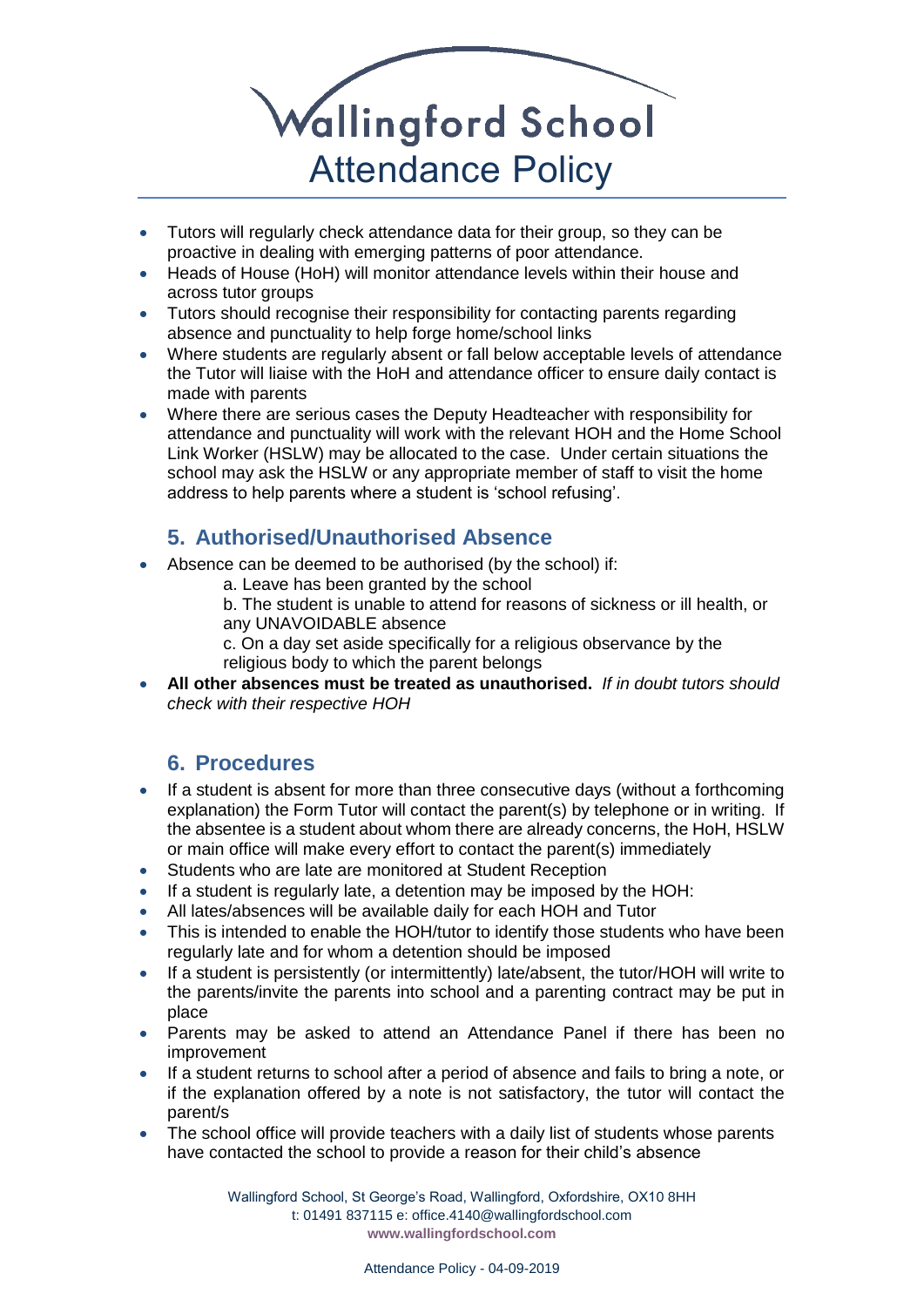

<span id="page-4-0"></span>• The school will continue to make referrals to the County Attendance Team and enlist their support.

### **7. Promoting Good Attendance**

A variety of initiatives will be in operation to support positive attendance such as:

- Attendance Certificates 100% on a termly basis
- The office holds standard letters regarding attendance problems to be used by the HoH
- Lunchtime detentions may be used instead of, or alongside, after school detentions as these are often more effective in dealing with truancy or lateness.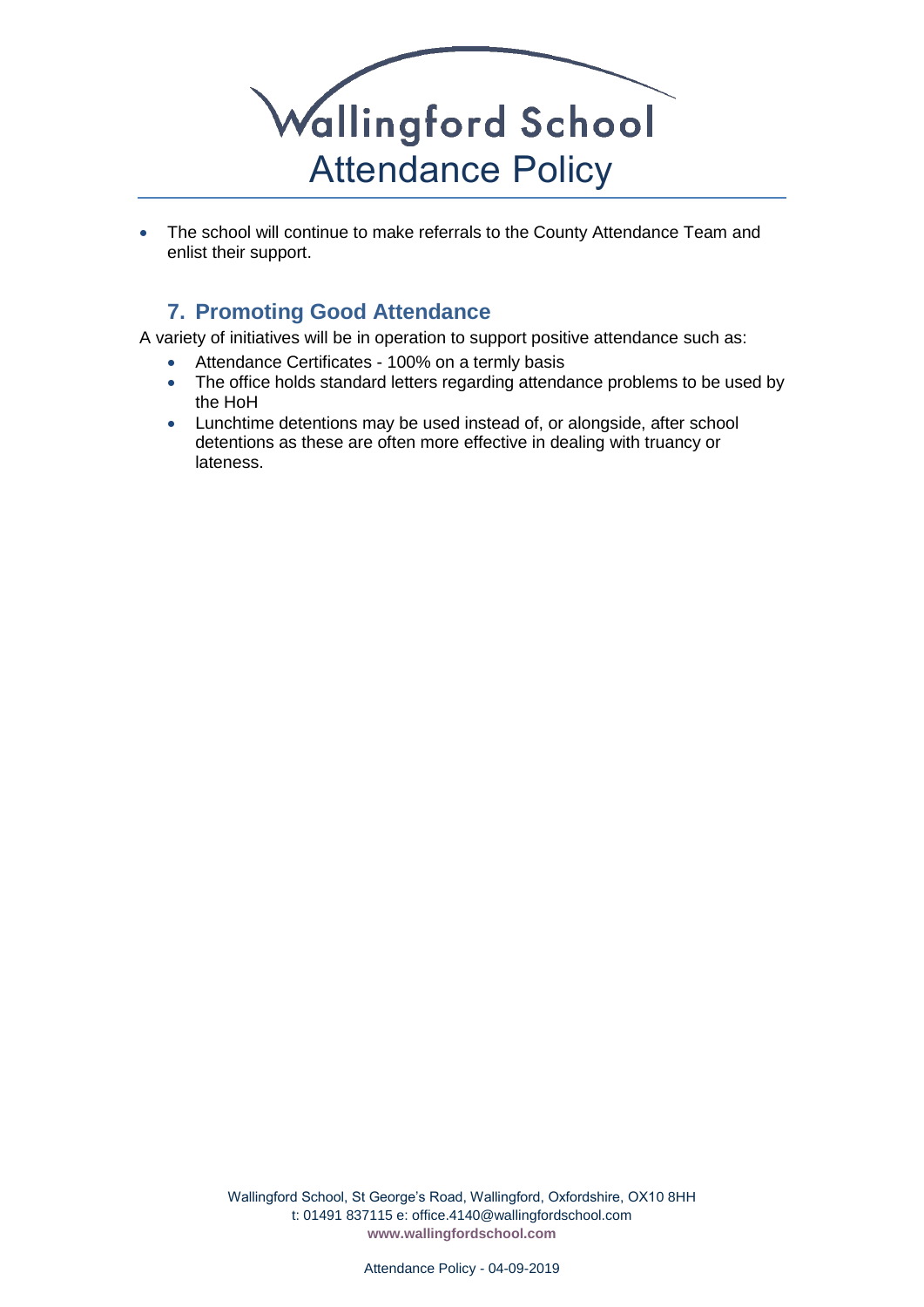

#### **8. Attendance Codes**

- <span id="page-5-0"></span>**/** Present AM
- **\** Present PM Period 5
- *- Register not taken*
- *A Put it in if you know for definite student has truanted your lesson – not to be used for AM or PM - Period 5 registration as this is specific to us (Unauthorised)*
- **B** Educated Off Site
- **C** Other Authorised Circumstances (Funeral, Family problems etc.)
- **D** Dual Registration (Student attending other establishment e.g. College)
- **E** Excluded
- **F** Extended Family Holiday (Authorised more than 10 days)
- **G** Family Holiday (Not authorised or days in excess of agreement)
- **H** Family Holiday (Authorised)
- **I** Illness (NOT medical or dental appointments etc)
- **J** Interview
- **K** PE code (no PE kit) *(used only by PE Department for students who are present in a PE lesson but do not actually take part in the lesson. (Do not override this mark). This will count as a Present mark)*
- **L** Late (before registers closed)
- **M** Medical / Dental appointments
- **N** No reason yet provided for absence *(this is a temporary mark)*
- **O** Unauthorised absence (Not covered by other codes)
- **P** Approved Sporting activity
- **Q** Transport bus arriving late for registration
- **R** Religious Observance
- **S** Study Leave
- **T** Traveller Absence
- **U** Late after Registers closed
- **V** Educational Visit or Trip
- **W** Work Experience
- **X** Attendance NOT required
- **Y** Unable to attend due to exceptional circumstances
- **Z** Pupil not yet on roll
- **#** School closed to Pupils and Staff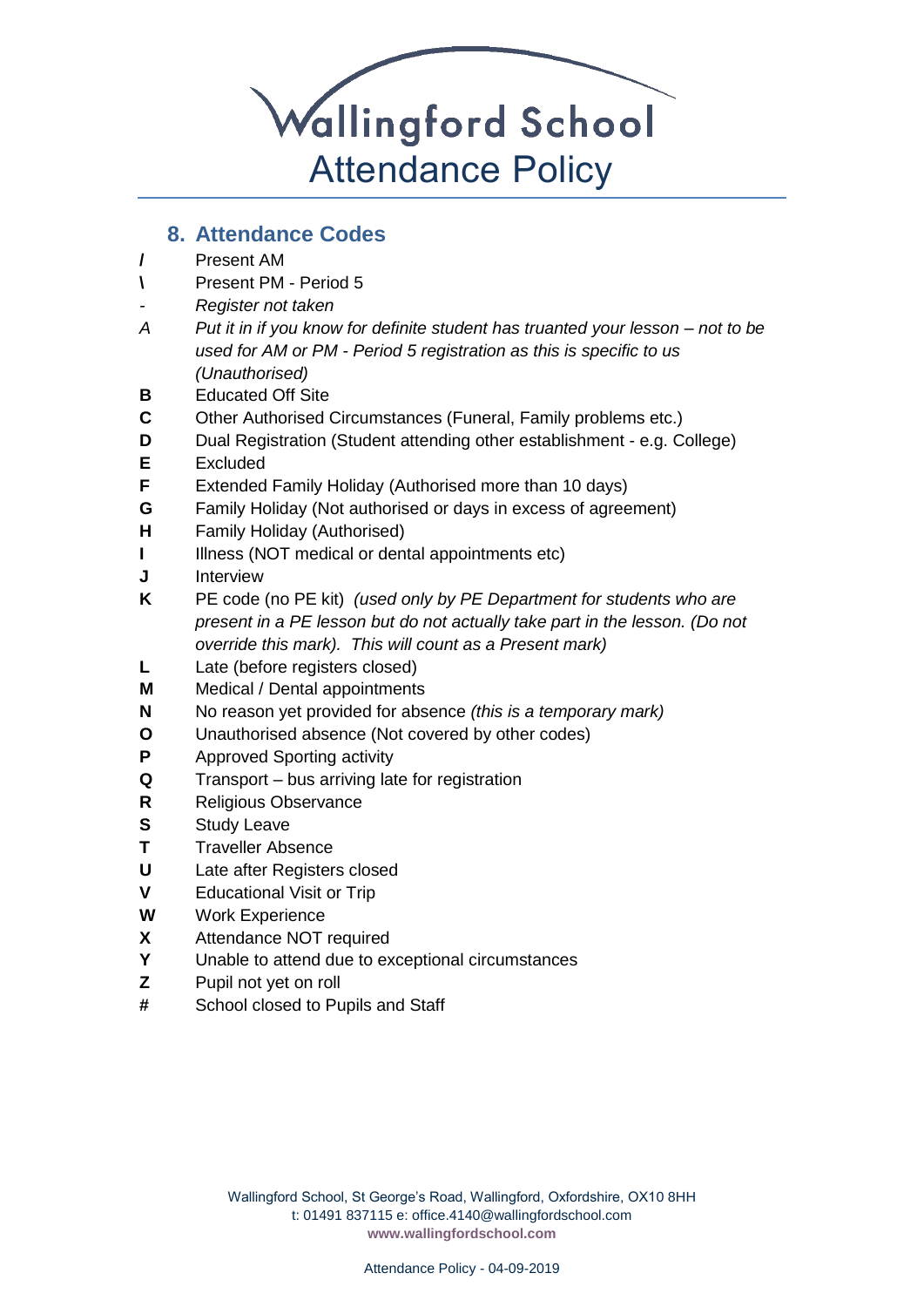

#### <span id="page-6-0"></span>**9. The 'Penalty Notice System'**

#### **The Law**

The Education Act 1996 Part 1, Section 7 states:

The parent of every child of compulsory school age shall cause him/her to receive efficient full-time education suitable-

[a] To his/her age, ability and aptitude and [b] To any special needs he/she may have.

either by regular attendance at school or otherwise.

For educational purposes the term parent is used to include those that have parental responsibility and/or those that have the day to day care of the child.

The legislation that appertains to children who are of compulsory school age and are registered at school is contained within this Act.

Part V1 Section 444 contains the details of when an offence is committed if a child fails to attend school.

In cases of persistent absenteeism, the school reserves the right to ask the Attendance and Engagement Team to either issue a Penalty Notice Warning which could result in a fine or further legal action through the courts.

A Penalty Notice is a fine that the Attendance and Engagement Team may decide to issue instead of taking legal action through the Magistrates' Court system.

A Parent/Carer can be issued with a penalty notice if:

• they fail to ensure that their child attends school, or other education provision regularly, usually defined as six or more unauthorised absence sessions over a six week period;

• they allow their child to take leave of absence during term time without the school's authorisation;

• they fail to return their child to school on the agreed date after a period of authorised leave of absence;

• their child persistently arrives late for school after registration is closed.

A pupil becomes a 'persistent absentee' (PA) when they miss 10% or more schooling across the school year **for whatever reason**. Absence at this level is doing considerable damage to any child's educational prospects and we need parents' fullest support and co-operation to tackle this.

The school monitors all absence thoroughly. Any case that is seen to have reached the PA mark **or** is at risk of moving towards that mark is given priority and parents will be informed of this immediately.

> Wallingford School, St George's Road, Wallingford, Oxfordshire, OX10 8HH t: 01491 837115 e: office.4140@wallingfordschool.com **[www.wallingfordschool.com](http://www.wallingfordschool.com/)**